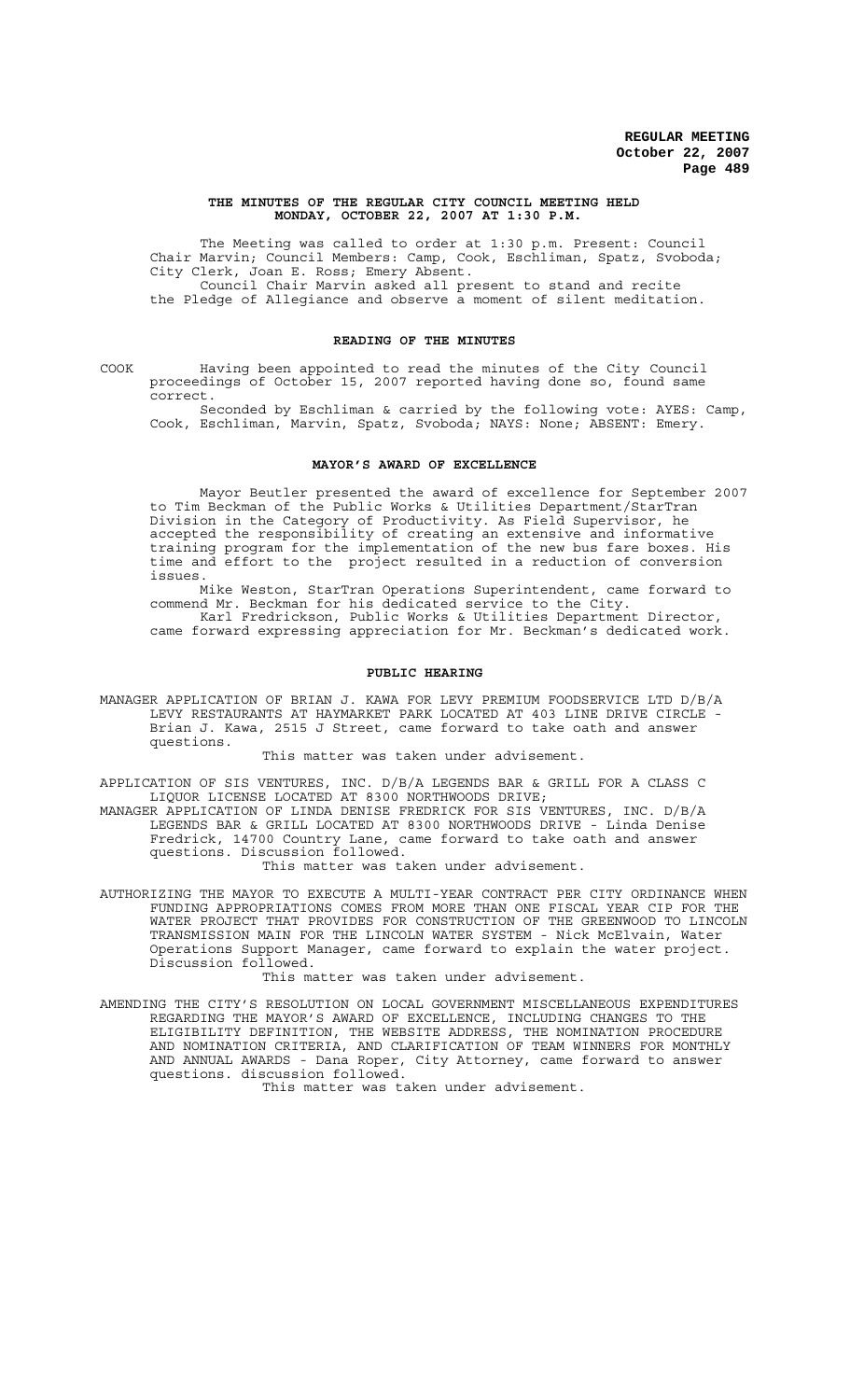APPROVING THE APPOINTMENT OF NILES FORD AS THE DIRECTOR OF THE FIRE AND RESCUE DEPARTMENT - Niles Ford, no address given, came forward to share his prior fire and rescue experience, education background and answer questions. Discussion followed.

This matter was taken under advisement.

APPROVING THE APPOINTMENT OF DAVID LANDIS AS THE URBAN DEVELOPMENT DIRECTOR - David Landis, 4810 S. 44 $^{\rm th}$ , came forward to share his education experience and ideas for change in the department. Discussion followed. This matter was taken under advisement.

**\*\* END OF PUBLIC HEARING \*\***

### **COUNCIL ACTION**

#### **LIQUOR RESOLUTIONS**

MANAGER APPLICATION OF BRIAN J. KAWA FOR LEVY PREMIUM FOODSERVICE LTD D/B/A LEVY RESTAURANTS AT HAYMARKET PARK LOCATED AT 403 LINE DRIVE CIRCLE<br>A-84586 WHEREAS, Levy Premium Foodservice Ltd. dba Levy Restaurants at

A-84586 MHEREAS, Levy Premium Foodservice Ltd. dba Levy Restaurants at Haymarket Park located at 403 Line Drive Circle, Lincoln, Nebraska has been approved for a Retail Class "IK" liquor license, and now requests that Brian J. Kawa be named manager;

WHEREAS, Brian J. Kawa appears to be a fit and proper person to manage said business.

NOW, THEREFORE, BE IT RESOLVED by the City Council of the City of Lincoln, Nebraska:

That after hearing duly had as required by law, consideration of the facts of this application, the Nebraska Liquor Control Act, and the pertinent City ordinances, the City Council recommends that Brian J. Kawa be approved as manager of this business for said licensee. The City Clerk is directed to transmit a copy of this resolution to the Nebraska Liquor Control Commission.

Introduced by Jon Camp Seconded by Svoboda & carried by the following vote: AYES: Camp, Cook, Eschliman, Marvin, Spatz, Svoboda; NAYS: None; ABSENT: Emery.

APPLICATION OF SIS VENTURES, INC. D/B/A LEGENDS BAR & GRILL FOR A CLASS C LIQUOR LICENSE LOCATED AT 8300 NORTHWOODS DRIVE

A-84587 BE IT RESOLVED by the City Council of the City of Lincoln, Nebraska:

That after hearing duly had as required by law, consideration of the facts of this application, the Nebraska Liquor Control Act, and the pertinent City ordinances, the City Council recommends that the application of SIS Ventures, Inc. dba Legends Bar & Grill for a Class "C" liquor license at 8300 Northwoods Drive, Lincoln, Nebraska, for the license period ending October 31, 2008, be approved with the condition that the premise complies in every respect with all city and state regulations. The City Clerk is directed to transmit a copy of this resolution to the Nebraska Liquor Control Commission.

Introduced by Jon Camp

Seconded by Svoboda & carried by the following vote: AYES: Camp, Cook, Eschliman, Marvin, Spatz, Svoboda; NAYS: None; ABSENT: Emery.

MANAGER APPLICATION OF LINDA DENISE FREDRICK FOR SIS VENTURES, INC. D/B/A LEGENDS BAR & GRILL LOCATED AT 8300 NORTHWOODS DRIVE<br>A-84588 WHEREAS, SIS Ventures, Inc. dba Leqends Bar & G

A-84588 MHEREAS, SIS Ventures, Inc. dba Legends Bar & Grill located at 8300 Northwoods Drive, Lincoln, Nebraska has been approved for a Retail Class "C" liquor license, and now requests that Linda Denise Fredrick be named manager;

WHEREAS, Linda Denise Fredrick appears to be a fit and proper person to manage said business.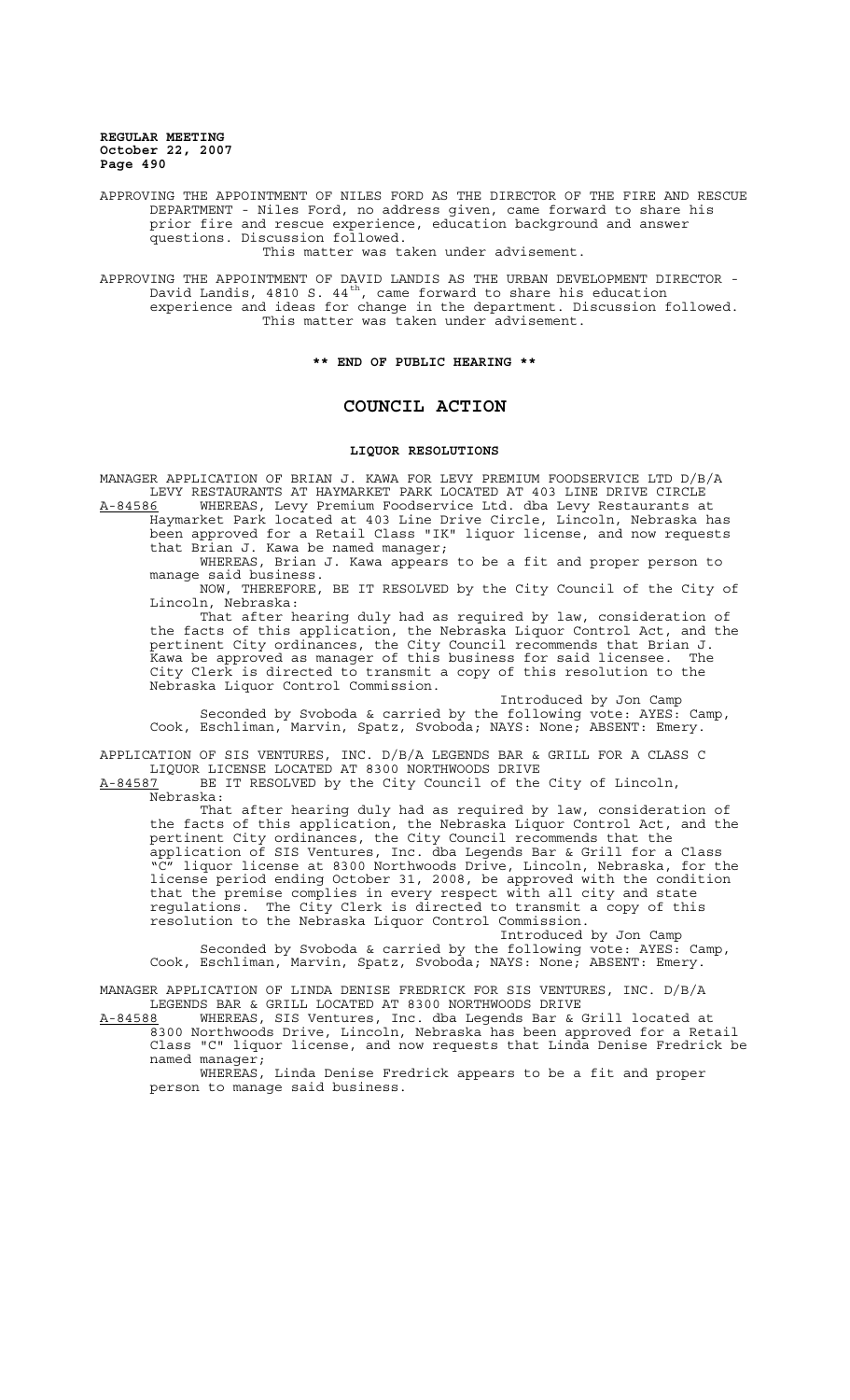NOW, THEREFORE, BE IT RESOLVED by the City Council of the City of Lincoln, Nebraska:

That after hearing duly had as required by law, consideration of the facts of this application, the Nebraska Liquor Control Act, and the pertinent City ordinances, the City Council recommends that Linda Denise Fredrick be approved as manager of this business for said licensee. The City Clerk is directed to transmit a copy of this resolution to the Nebraska Liquor Control Commission.

Introduced by Jon Camp

Seconded by Svoboda & carried by the following vote: AYES: Camp, Cook, Eschliman, Marvin, Spatz, Svoboda; NAYS: None; ABSENT: Emery.

## **ORDINANCES - 2ND READING & RELATED RESOLUTIONS (as required) - NONE**

### **PUBLIC HEARING RESOLUTIONS**

- AUTHORIZING THE MAYOR TO EXECUTE A MULTI-YEAR CONTRACT PER CITY ORDINANCE WHEN FUNDING APPROPRIATIONS COMES FROM MORE THAN ONE FISCAL YEAR CIP FOR THE WATER PROJECT THAT PROVIDES FOR CONSTRUCTION OF THE GREENWOOD TO LINCOLN TRANSMISSION MAIN FOR THE LINCOLN WATER SYSTEM - CLERK read the following resolution, introduced by Jonathan Cook, who moved its
- adoption:<br><u>A-84589</u> WHE A-84589 WHEREAS, the City of Lincoln desires to enter into a contract for the water project that provides for the construction of the Greenwood to Lincoln Transmission Main for the Lincoln Water System; and

WHEREAS, said contract will involve the expenditure of money from appropriations of more than one year, and Article VII, Section 3 of the Charter of the City of Lincoln provides that no such expenditure of money of more than one year shall be valid unless approved by resolution of the City Council.

NOW, THEREFORE, BE IT RESOLVED by the City Council of the City of Lincoln, Nebraska:

That the Mayor is authorized to execute a contract between the City and the recommended, lowest responsible bid contractor for construction of the Greenwood to Lincoln Transmission Main (702278) for the Lincoln Water System.

The City Clerk is directed to return one fully executed copy of this resolution to Jerry Obrist, Utilities Coordinator, Lincoln Water System.

Introduced by Jonathan Cook

Seconded by Svoboda & carried by the following vote: AYES: Camp, Cook, Eschliman, Marvin, Spatz, Svoboda; NAYS: None; ABSENT: Emery.

AMENDING THE CITY'S RESOLUTION ON LOCAL GOVERNMENT MISCELLANEOUS EXPENDITURES REGARDING THE MAYOR'S AWARD OF EXCELLENCE, INCLUDING CHANGES TO THE ELIGIBILITY DEFINITION, THE WEBSITE ADDRESS, THE NOMINATION PROCEDURE AND NOMINATION CRITERIA, AND CLARIFICATION OF TEAM WINNERS FOR MONTHLY AND ANNUAL AWARDS - CLERK read the following resolution, introduced by Jonathan Cook, who moved its adoption:<br>A-84590 WHEREAS, the Local Government Mi

WHEREAS, the Local Government Miscellaneous Expenditure Act authorizes the City Council to reimburse expenses incurred by elected and appointed officials, employees, or volunteers; and

WHEREAS, the City Council adopted a formal policy in Resolution No. A-77093 passed November 27, 1995, which resolution has been amended from time to time and most recently by Resolution No. A-83077 on November 15, 2004; and

WHEREAS, this policy governs educational workshops, conferences, training programs, official functions, hearings and meetings, registration fees, mileage, meals and lodging, travel expenditures, recognition dinners, plaques, certificates of achievement, and other miscellaneous expenditures; and

WHEREAS, this policy recognizes the various budget limitations, job assignments, and training needs of departments; and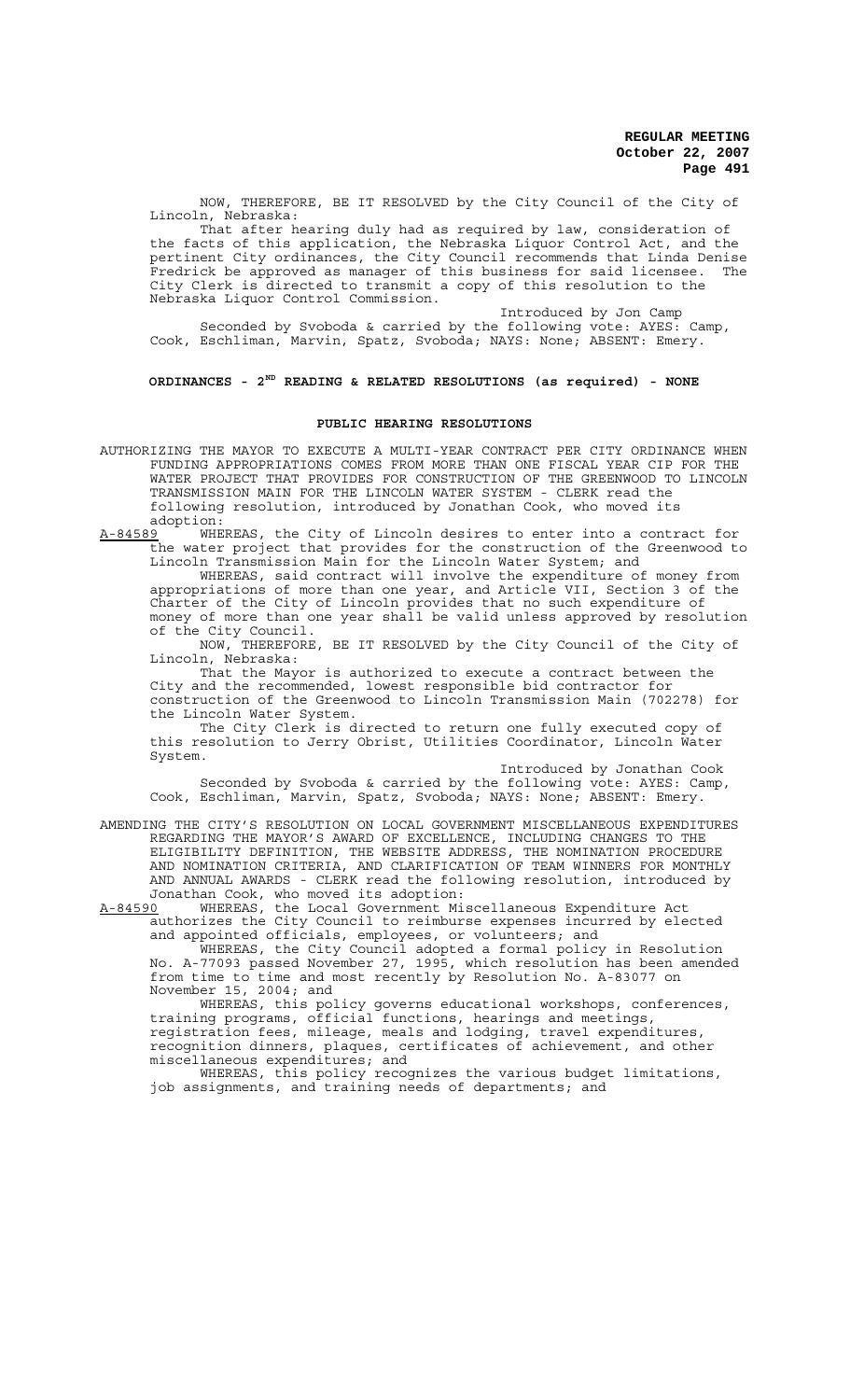> WHEREAS, this policy needs to be updated to reflect current conditions. NOW, THEREFORE, BE IT RESOLVED by the City Council of the City of

> Lincoln, Nebraska:

That it hereby adopts the following policy governing the expenditure of public funds for payment or reimbursement of actual and necessary expenses incurred by elected and appointed officials, employees, or volunteers.

I. EXPENSES FOR EDUCATION, TRAINING, OR TRAVEL

Payment or reimbursement of actual and necessary expenses incurred by elected and appointed officials, employees, or volunteers at educational workshops, conferences, training programs, official functions, hearings, job duties, or meetings whether incurred within or outside of City limits may be reimbursed as herein authorized.

Travel expenses, which are defined as those costs a traveler must pay for conducting City business and which are necessary for the purpose of travel, may be approved by the department head. It is understood that not all expenses are automatically reimbursable even if they are addressed in this resolution. Rather, the reimbursement of expenses may vary between departments and employees within a department as determined by the department head. Nothing herein shall be construed as requiring reimbursement of any meal. Under no circumstances will expenses be reimbursed in excess of those identified in this resolution.

Anyone authorized to travel for the benefit of the City has a responsibility to keep accurate, substantiated cost records, except for meals and tips, and to submit expense statements in accordance with this resolution.

A. TRANSPORTATION EXPENSES

The maximum payable transportation allowance for any motor transportation shall not exceed the actual round-trip cost of coach air fares for that particular trip.<br>1. Air Travel. The la

- 1. Air Travel. The latest rates for air travel from the City of Lincoln will be used in calculating all transportation expenses and allowances. Coach fare shall be used. A traveler shall make reservations through a travel agency and charge the tickets to the City of Lincoln; provided, however, a traveler who wishes to take advantage of electronic tickets, shop for the lowest fare on the Internet, or call airlines directly, will be required to personally pay for the tickets and request reimbursement from the City by submitting proper documentation. The City will not advance money for the purchase of airline tickets. 2. Motor Vehicles - Privately Owned. When the use of a private motor vehicle has been authorized, the owner of the vehicle shall be reimbursed at a mileage rate established by the Mayor in Administrative Regulation No. 4 and as the same may be amended from time to time, for the most direct round-trip route between Lincoln and the place visited. This amount shall not exceed the coach round-trip fare to and from that point and shall be documented by a City mileage reimbursement form. When more than one eligible employee performs such travel in an authorized private motor vehicle, only one eligible employee may obtain reimbursement for transportation. Lodging, meals, and other expenses for employees other than the employee receiving mileage are allowable en route to the destination if the cost does not exceed coach airfare.<br>Local Transportation.
- 3. Local Transportation. Local transportation costs, including such costs as airport limousine and taxi fare (including reasonable tips) may be reimbursed. Expenses for rental cars may be reimbursed when the employee's department head has decided that such rental will serve the best interests of the City. Requests for a rental car must be approved in writing in advance of the trip. Car rentals may be authorized when such rental will be cheaper than taxi fares or when the use of the car permits the traveler to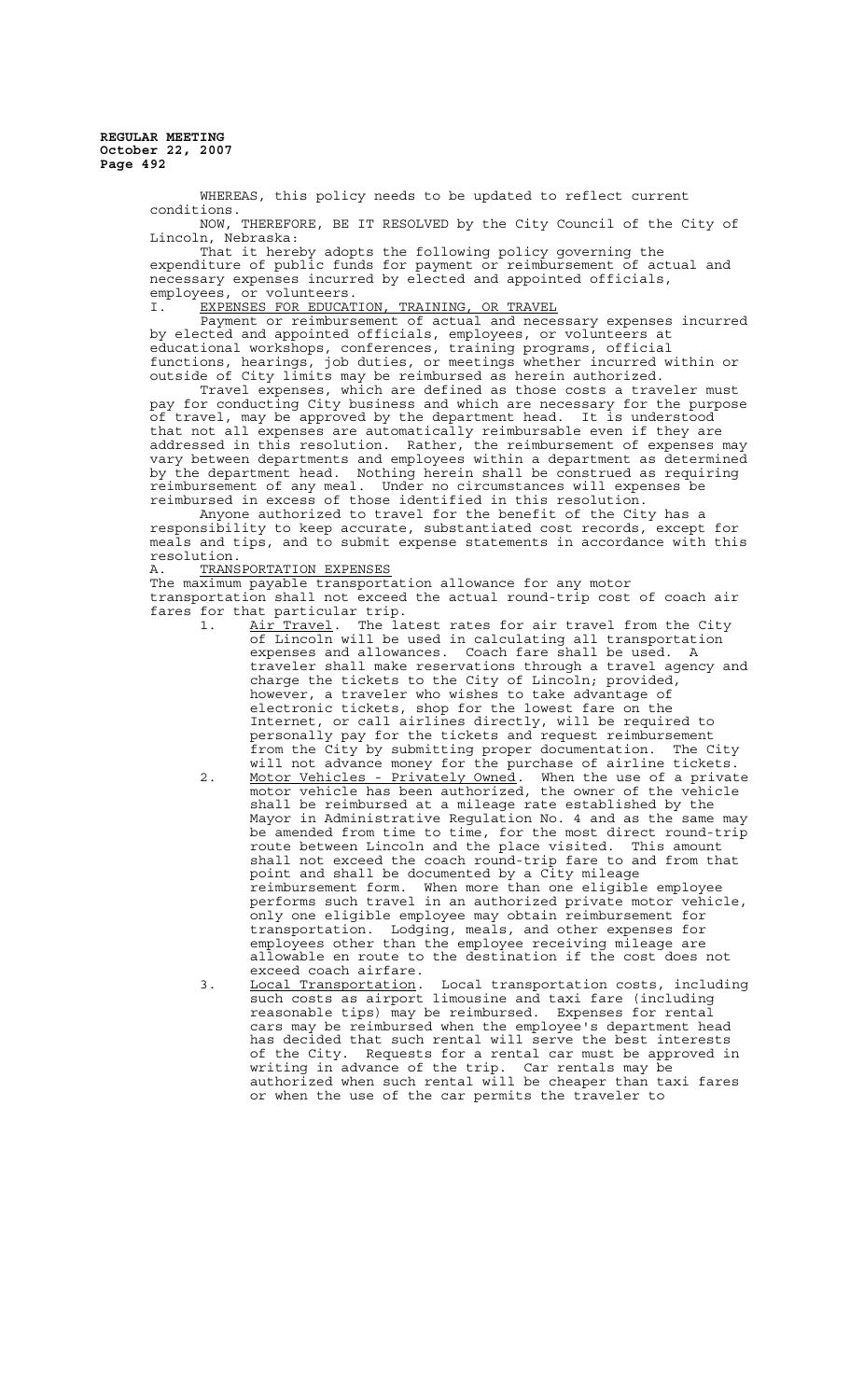accomplish the purpose of the trip in a more efficient manner.

- 4. Travel by City Owned Vehicle. A traveler may use a City owned vehicle if the employee's department head has decided that such use will serve the best interests of the City. The traveler may be reimbursed for out-of-pocket expenses, such as gasoline, etc. Receipts must be obtained for all out-of-pocket expenses incurred for a City owned vehicle. Use of the City vehicle shall be restricted to City of Lincoln purposes only, and no private passengers shall be authorized.
- B. LIVING EXPENSES
	- 1. Lodging. Hotel and/or motel lodging should be selected well in advance and should be within a reasonable distance from or at the site of the official meeting place. Reimbursement shall be for a single occupancy rate. Detailed receipts for all lodging costs must be secured.
	- 2. Meals. Individuals traveling on City business with an overnight stay will be allowed a daily per diem to cover the cost of meals and tips. The daily per diem amount shall not exceed thirty dollars (\$30.00 - \$7.00 breakfast, \$7.00 lunch, \$16,00 dinner) for most areas in the United States. Other areas in the United States are designated as high-cost areas, qualifying for a daily per diem not to exceed thirtyeight dollars (\$38.00 - \$9.00 breakfast, \$9.00 lunch, \$20.00 dinner). A list of these high-cost areas will be maintained and made available by the City Controller. Each Department's Director will determine whether any reimbursement shall be made and the amount of the reimbursement to be made (in compliance with the terms and not to exceed the maximums set above). The City will not reimburse employees for any meal provided by the conference or airline. Additionally, the City will not reimburse employees for any meal where there is no overnight stay.
	- 3. Registration Costs. The City will pay in advance, or reimburse an eligible traveler for, the registration fee paid when a receipt for the registration fee is obtained and is included with the travel expense statement. The proper procedure for advance payment of registration is to submit a payment voucher with a copy of the completed registration form or an invoice, payable to the conference, to the Controller's Office in sufficient time to allow a warrant to be drawn and mailed to the conference prior to the deadline
	- for registration.<br>Miscellaneous Expenses. 4. Miscellaneous Expenses. Telephone expenses will be allowed only when necessary for City purposes. Expenses for tips should be included with the transportation and meal per diem.
	- 5. Disallowance of Expenses. All major expenses including transportation (excluding taxi fares), lodging, and registration fees that are not supported by receipts attached to the travel expense statement may be disallowed for reimbursement at the discretion of the City Controller.

C. TRAVEL APPROVAL When a department head decides that a trip for an employee is essential for City business, the department head may approve such travel. When the trip is to be taken by the department head, approval of the Mayor shall be obtained. Department heads shall be required to submit to the Mayor's Office a semi-annual report outlining travel requests which have been approved for department employees during that semi-annual time period. The semi-annual report shall list the department employees who were approved for travel; the purpose of the travel; and the budget impact resulting from the travel approvals. D. TRAVEL ADVANCE

Travel advance for expenses will be granted to approved travelers. When a traveler desires an advance of funds, the department shall submit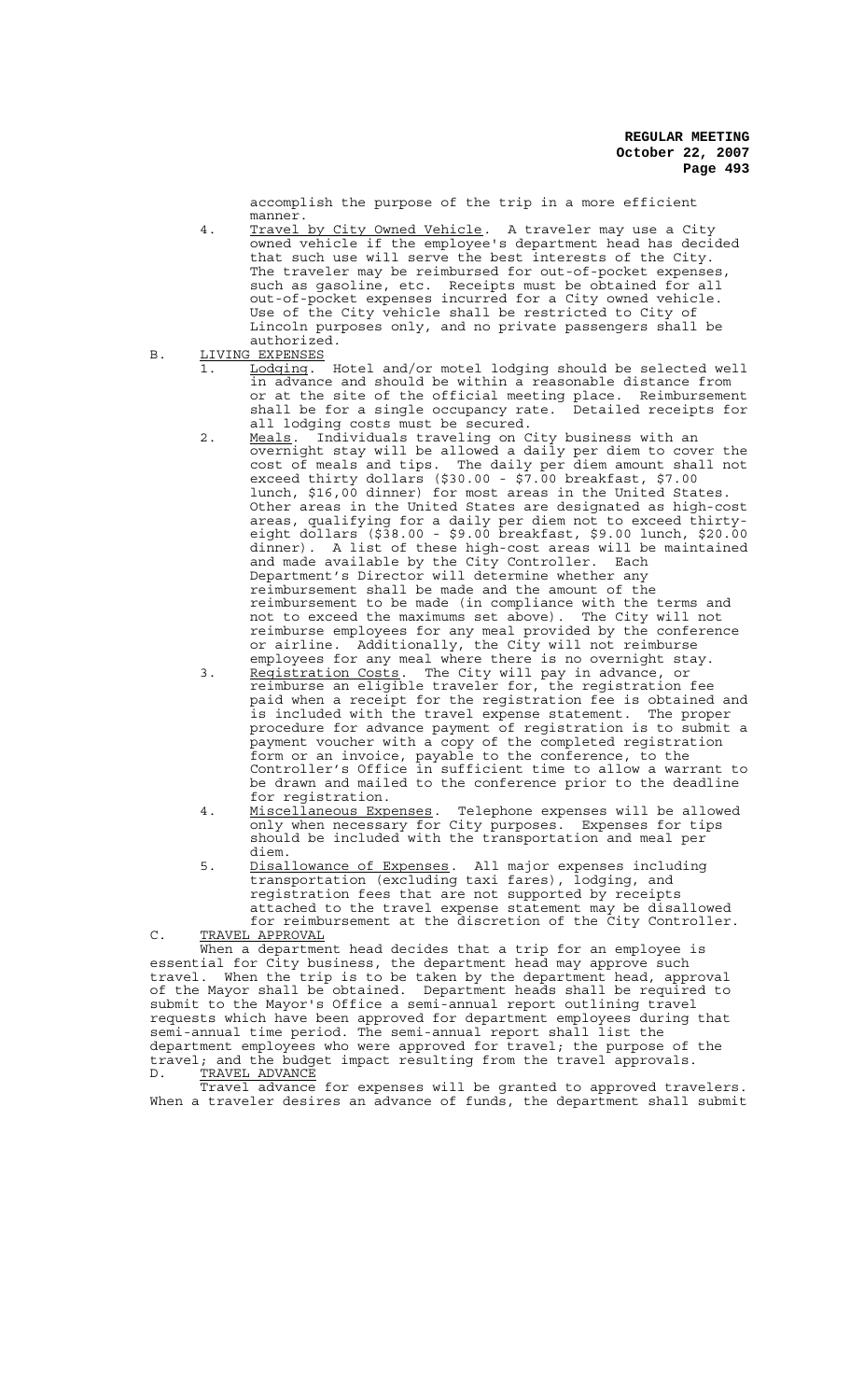> to the City Controller, a standard claim form itemizing estimated expenses. No travel advance may be considered prior to approval as set out in Section C. No advance may be considered prior to reconciliation of any prior travel advance.

- E. REIMBURSEMENT PROCEDURES
	- 1. Traveler's Processing of Expenditure Statements
		- a. Within ten (10) working days after completion of the authorized travel, the traveler shall complete an itemized travel expense statement, attaching all necessary supporting receipts, and other documentation (noncompliance may result in denial of future advances to an employee). Attached documentation should include at least the following: lodging receipt, auto rental receipt (when authorized by department head), and airline itinerary.
		- b. When arrangements are made for airline travel on weekends/Saturdays for purposes of securing lower ticket rates, payment for the hotel and meal costs incurred on the weekend are also authorized as long as the total of the lower airline ticket rate and the weekend hotel/meal costs do not exceed the Sunday/weekday airline ticket costs. It is expected that employees will exercise reasonable judgment to acquire all travel necessities at the lowest reasonable cost to the City. This may include scheduling travel in a way that results in a lower net cost to the City, such as group travel by auto, weekend travel for discount air fares, early ordering of airline tickets for the best discount fares, etc.
	- 2. Departmental Processing of Travel Statement of Expenditures Department heads or their designees shall examine the traveler's expense statements for proper accounting and documentation. They should insure that all necessary supporting documents and/or statements of explanation are attached before signing the travel expense statement.

3. Finance Department Audit and Payment Upon receipt of the request for funds, the Controller shall perform an audit to insure compliance with this resolution. The City Controller is authorized to request and receive additional information on any and all expenses.

- a. No Travel Advance Drawn. When no travel advance has been made, upon verification of an expense statement submitted, the City Controller shall process the payment of funds reimbursing the traveler.
- b. <u>Travel Advance Drawn</u>. When a travel advance has been made and the cost of the trip is less than the amount advanced, the traveler shall return the balance of the funds to the City Controller within ten (10) working days after completion of travel. Upon verification of the expense statement by the Controller, a Treasurer's receipt shall be processed to deposit the balance of funds back to the fund from which the original advance was drawn.
- c. Actual Expenses are Equal to Travel Advance. When a travel advance has been made and the actual cost of the trip is equal to the amount of the advance, the<br>procedure outlined in the preceding paragraph (b)  $procedure$  outlined in the preceding paragraph shall be followed with the exception that no funds shall be returned by the traveler.
- d. Actual Expenses are More than Travel Advance. When the travel advance has been made and the actual cost of the trip is more than the amount advanced, then upon approval of the expense statement by the department head and verification by the City Controller, a warrant shall be issued to the traveler.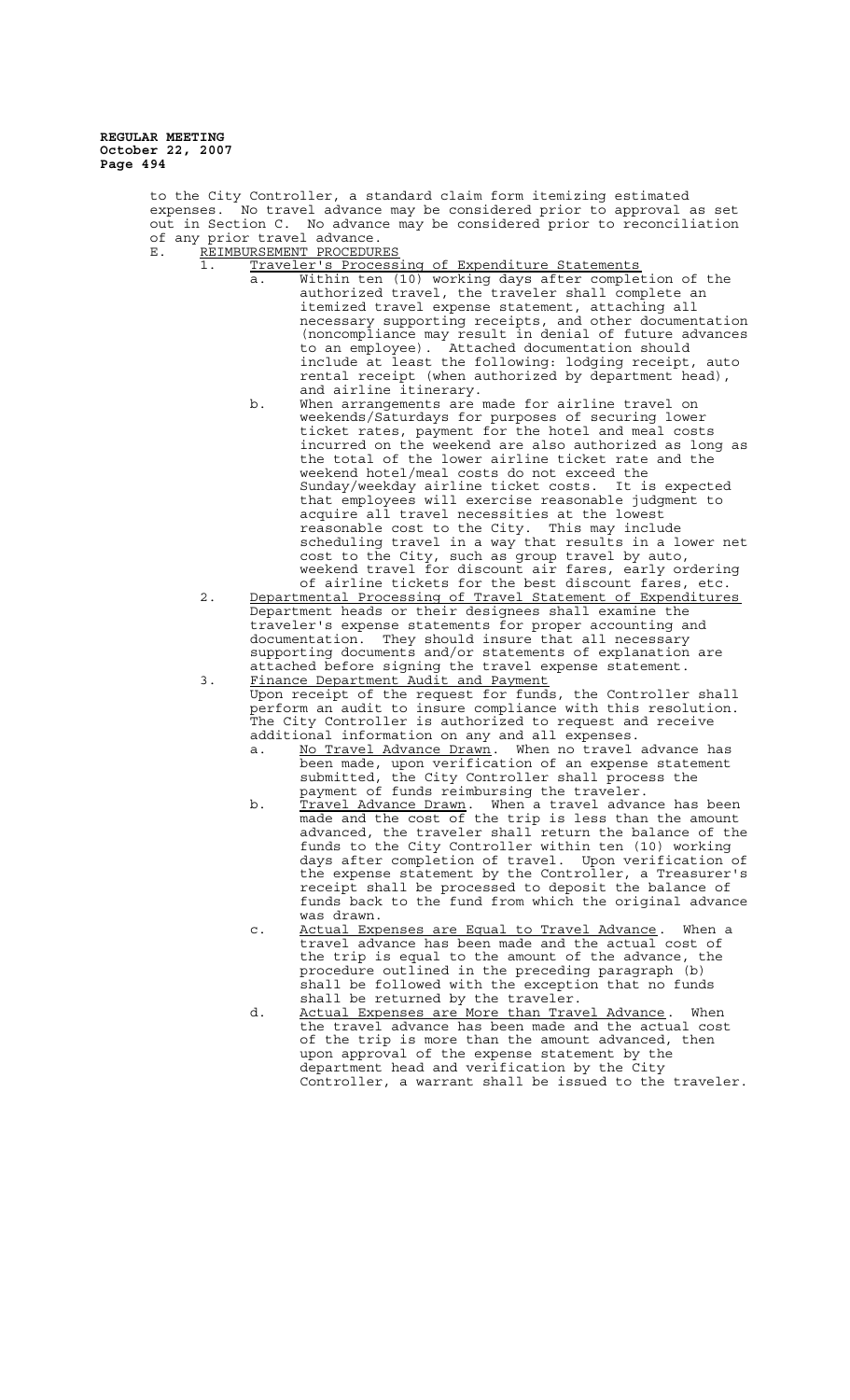| II.                                                                                                                  | PLAQUES AND AWARDS |                                                                                                                            |                                                                                                                              |  |  |
|----------------------------------------------------------------------------------------------------------------------|--------------------|----------------------------------------------------------------------------------------------------------------------------|------------------------------------------------------------------------------------------------------------------------------|--|--|
| Α.                                                                                                                   |                    | The Mayor's Award of Excellence                                                                                            |                                                                                                                              |  |  |
|                                                                                                                      |                    |                                                                                                                            | The Mayor's Award of Excellence recognizes employees who                                                                     |  |  |
|                                                                                                                      |                    |                                                                                                                            | consistently provide outstanding service and work that demonstrates<br>exemplary personal commitment to the City of Lincoln. |  |  |
|                                                                                                                      | 1.                 | Eligibility:                                                                                                               |                                                                                                                              |  |  |
|                                                                                                                      |                    |                                                                                                                            | All employees are eligible except individuals in the                                                                         |  |  |
|                                                                                                                      |                    |                                                                                                                            | Management Compensation Plan Directors, Mayoral Aides, and                                                                   |  |  |
|                                                                                                                      |                    | elected officials. Individuals or teams of employees are                                                                   |                                                                                                                              |  |  |
|                                                                                                                      |                    | eligible for monthly or annual awards. Entire departments,                                                                 |                                                                                                                              |  |  |
|                                                                                                                      |                    |                                                                                                                            | divisions or sections are not eligible as a team.                                                                            |  |  |
|                                                                                                                      | $2$ .              | Nomination Procedure:                                                                                                      |                                                                                                                              |  |  |
|                                                                                                                      |                    |                                                                                                                            | Employees or teams may be nominated by supervisors,                                                                          |  |  |
|                                                                                                                      |                    | contemporaries, subordinates, and the general public.                                                                      |                                                                                                                              |  |  |
|                                                                                                                      |                    | Nominations shall be submitted by completing the Mayor's                                                                   |                                                                                                                              |  |  |
| Award of Excellence Form.<br>Nomination forms will be<br>available from department heads, the City Personnel Office, |                    |                                                                                                                            |                                                                                                                              |  |  |
|                                                                                                                      |                    |                                                                                                                            |                                                                                                                              |  |  |
|                                                                                                                      |                    | or employee bulletin boards or at<br>http://www.lincoln.ne.gov/city/person/city/index.htm.<br>Team                         |                                                                                                                              |  |  |
|                                                                                                                      |                    |                                                                                                                            | nominations should be specific as to each member's                                                                           |  |  |
|                                                                                                                      |                    |                                                                                                                            | involvement. Additional supporting documentation such as                                                                     |  |  |
|                                                                                                                      |                    |                                                                                                                            | correspondence relating to the employee's or team's                                                                          |  |  |
|                                                                                                                      |                    |                                                                                                                            | performance by other City employees may be attached.<br>All                                                                  |  |  |
|                                                                                                                      |                    |                                                                                                                            | nominations must be signed by the employee's or team's                                                                       |  |  |
|                                                                                                                      |                    | department head or appropriate designee. Said signature                                                                    |                                                                                                                              |  |  |
|                                                                                                                      |                    | indicates that the nomination has been validated.                                                                          |                                                                                                                              |  |  |
|                                                                                                                      |                    | Nominations that are not validated must be returned to the                                                                 |                                                                                                                              |  |  |
|                                                                                                                      |                    |                                                                                                                            | person making the nomination within thirty (30) days.<br>All                                                                 |  |  |
|                                                                                                                      |                    | completed nomination forms need to be returned to the City<br>Personnel Office by the fifth (5th) day of the month for the |                                                                                                                              |  |  |
|                                                                                                                      |                    | following month's award.                                                                                                   |                                                                                                                              |  |  |
|                                                                                                                      | 3.                 | Nomination Criteria:                                                                                                       |                                                                                                                              |  |  |
|                                                                                                                      |                    | Employees or teams may be nominated for the award based on                                                                 |                                                                                                                              |  |  |
|                                                                                                                      |                    | any of the following criteria:                                                                                             |                                                                                                                              |  |  |
|                                                                                                                      |                    | Safety:                                                                                                                    | Practices safety on the job and promotes                                                                                     |  |  |
|                                                                                                                      |                    |                                                                                                                            | and encourages others to do the same.                                                                                        |  |  |
|                                                                                                                      |                    | Productivity:                                                                                                              | Always gives the best of oneself and                                                                                         |  |  |
|                                                                                                                      |                    |                                                                                                                            | encourages and promotes co-workers to                                                                                        |  |  |
|                                                                                                                      |                    |                                                                                                                            | perform their best.                                                                                                          |  |  |
|                                                                                                                      |                    | Loss Prevention:                                                                                                           | Demonstrates wise use of City resources                                                                                      |  |  |
|                                                                                                                      |                    |                                                                                                                            | and makes recommendations that result in<br>substantial savings to the City outside                                          |  |  |
|                                                                                                                      |                    |                                                                                                                            | the normal course of expected job                                                                                            |  |  |
|                                                                                                                      |                    |                                                                                                                            | functions.                                                                                                                   |  |  |
|                                                                                                                      |                    | Customer Relations:                                                                                                        | Represents the City with a positive                                                                                          |  |  |
|                                                                                                                      |                    |                                                                                                                            | attitude, takes pride in ones work,                                                                                          |  |  |
|                                                                                                                      |                    |                                                                                                                            | and encourages co-workers to do the                                                                                          |  |  |
|                                                                                                                      |                    |                                                                                                                            | same.                                                                                                                        |  |  |
|                                                                                                                      |                    | Valor:                                                                                                                     | Performs an act of bravery, which may                                                                                        |  |  |
|                                                                                                                      |                    |                                                                                                                            | include life-saving, above and beyond the                                                                                    |  |  |
|                                                                                                                      |                    |                                                                                                                            | call of duty.                                                                                                                |  |  |
|                                                                                                                      |                    |                                                                                                                            | Consideration may also be given to nominations that                                                                          |  |  |
|                                                                                                                      |                    | demonstrate that the accomplishment was self-initiated<br>and/or that the accomplishment was outside of the nominee's      |                                                                                                                              |  |  |
|                                                                                                                      |                    | job description.                                                                                                           |                                                                                                                              |  |  |
|                                                                                                                      | 4.                 | Selection Process:                                                                                                         |                                                                                                                              |  |  |
|                                                                                                                      |                    | All validated nominations will be reviewed by the Mayor's                                                                  |                                                                                                                              |  |  |
|                                                                                                                      |                    | Award of Excellence Committee. The committee may select no                                                                 |                                                                                                                              |  |  |
|                                                                                                                      |                    | more than one (1) individual or team based on the selection                                                                |                                                                                                                              |  |  |
|                                                                                                                      |                    |                                                                                                                            | criteria. Nominees will be eligible for three (3) months.                                                                    |  |  |
|                                                                                                                      |                    |                                                                                                                            | Employees or teams will not be able to receive the monthly                                                                   |  |  |
|                                                                                                                      |                    |                                                                                                                            | award more than once in any consecutive twelve (12) months.                                                                  |  |  |
|                                                                                                                      |                    |                                                                                                                            | If a member of a new team has been previously selected for a                                                                 |  |  |
|                                                                                                                      |                    |                                                                                                                            | monthly award, it will not nullify the team's eligibility to                                                                 |  |  |

win an award. However, a previous winner cannot receive the monetary award and day off but still can be recognized. The Mayor's Monthly Award of Excellence may be presented every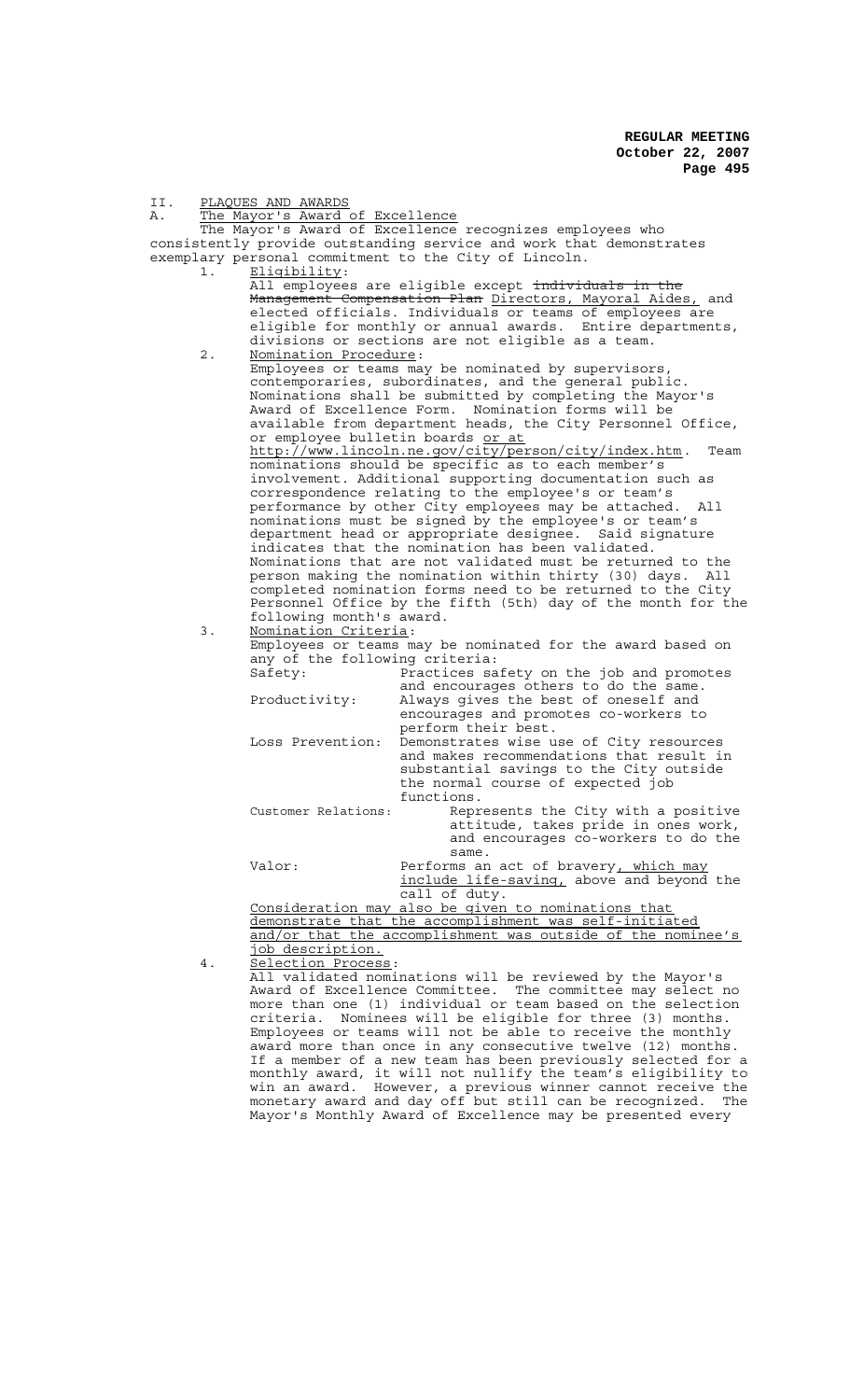> month and the Mayor's Annual Award of Excellence will be presented once every calendar year. An employee or team does not have to receive the Monthly Award to be eligible for the Mayor's Annual Award of Excellence. 5. Award Recognition:

All individuals/teams nominated will receive a letter and certificate. All individual monthly winners and team winners (five or less members) will be presented a one hundred dollar (\$100) U.S. Savings Bond (cost fifty do  $( $100)$  U.S. Savings Bond (cost fifty dollars (\$50)), one day off with pay, and a plaque not to exceed a cost of fifty dollars (\$50). In the event team winners have cost of fifty dollars (\$50). In the event team winners have greater than five members, there will be no monetary award; however, the team members will each receive one day off with pay and a plaque not to exceed a cost of fifty dollars<br>(\$50). The Mavor's Annual Award of Excellence Recipies The Mayor's Annual Award of Excellence Recipient will receive a five hundred dollar (\$500) U.S. Savings Bond (cost of two hundred fifty dollars (\$250)), two (2) days off with pay, and a plaque not to exceed a cost of one hundred dollars (\$100). When the annual award recipient is a team, the \$500 savings bond will be divided equally among members. When it is impossible to divide the bond equally due to purchase increment issue price, the division will be made as close to the \$250 purchase price as possible, without going over. In the event the team winners have greater than five members, there will be no monetary award. Each team member will receive two days off with pay and a plaque not to exceed a cost of \$100. All awards will be presented before the City Council. The Mayor's Annual Award of Excellence committee may recommend Annual Honorable Mention Recipients who would receive a plaque not to exceed a cost of fifty dollars (\$50). Recommendations for the annual award wil dollars (\$50). Recommendations for the annual award will be<br>forwarded to the Mayor for consideration and approval. All the Mayor for consideration and approval. All<br>be presented before the City Council. All awards will be presented before the City Council. monetary awards will be considered compensation and subject to normal withholding and all applicable IRS regulations.

6. Mayor's Award of Excellence Committee:<br>The committee is made up of one (1) re committee is made up of one (1) representative from each union, and a non-union representative appointed by the Mayor. Representatives will be appointed by September thirtieth (30th) of each year. The term of the committee members will be for two (2) years. If a committee member is unable to complete his/her term, another appointee will finish the term. Three consecutive absences or four (4) absences in a calendar year will result in notification to the respective bargaining unit.

- 7. Administration:<br>
a. The Personnel Department will oversee the Mayor's
	- Award of Excellence Program.
	- b. The City reserves the right to rescind this policy at any time.
	- c. This program should not be interpreted as a negotiable item.
	- d. The costs incurred to purchase a U.S. Savings Bond and to fund the day(s) off with pay will be charged to the employee's department budget.
	- e. The costs incurred to purchase the plaques and awards and other expenditures will be charged to the Personnel Department budget.
	- f. An individual or team winner will be chosen every month by the Mayor's Award of Excellence Committee when three or more members are present.

B. Other Plaques and Awards

Employees, appointed officials, and volunteers may be given plaques, certificates of achievement, or items of value provided the cost shall not exceed one hundred dollars (\$100.00) in value, notwithstanding mandated recognition under federal volunteer programs.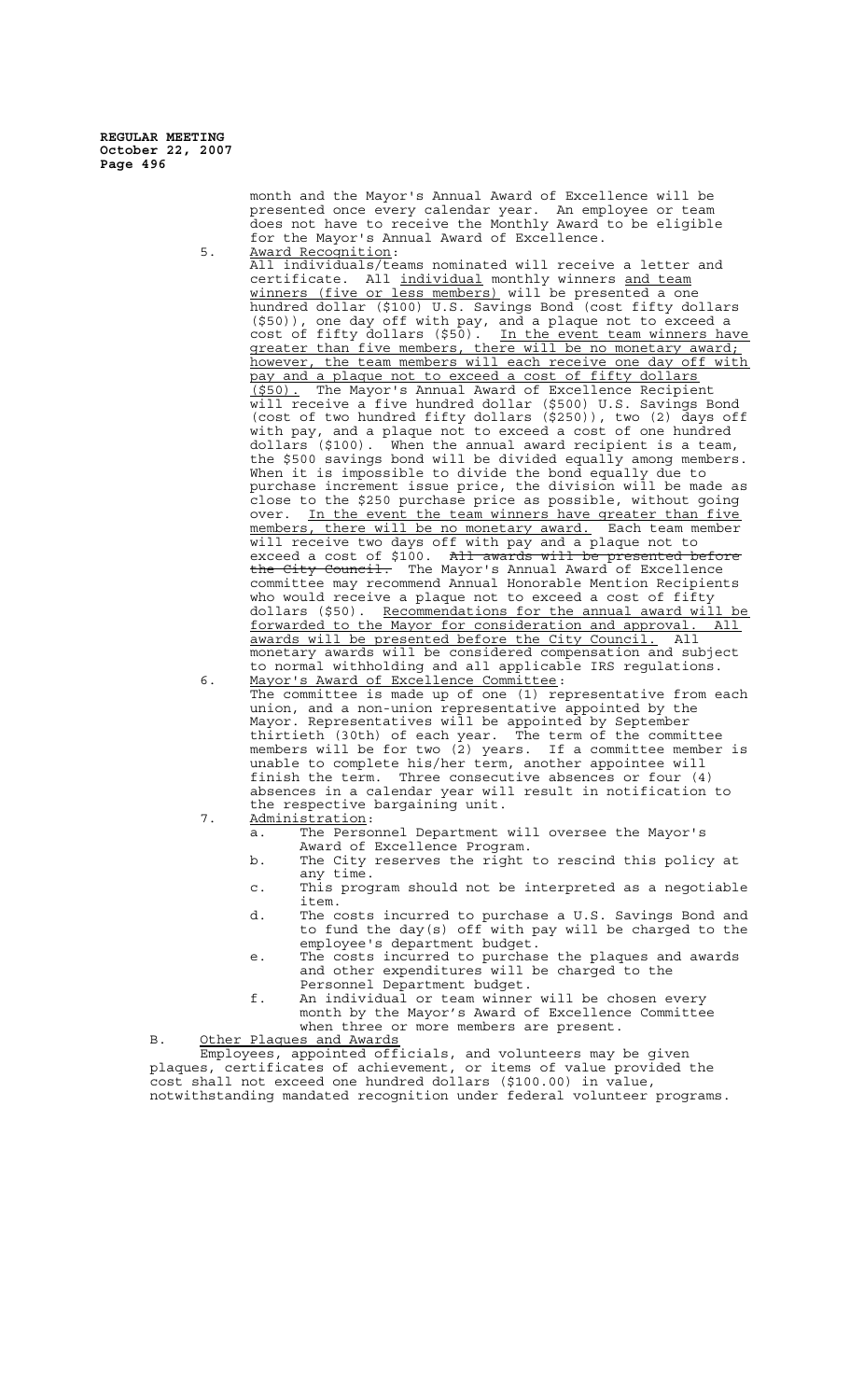Such awards shall recognize outstanding service and must be approved in advance by the employee's department head, the Mayor, or by the City Council. Such awards recognizing safety achievements must be approved in advance by the safety committee.

III. MISCELLANEOUS

A. Employee Appreciation - Development Days

Within each calendar year, all departments may conduct an employee development-appreciation day for the purpose of education, planning, and department betterment.

Recognition Dinners/Meals

Each year recognition dinners/meals may be held for elected and appointed officials, employees, or volunteers of the local government. The maximum cost per person for such dinner shall not exceed twenty-five dollars (\$25.00). An annual recognition dinner/meal may be held separately for employees of each department or separately for volunteers or any of them in combination. C. Expenses of Spouses

Nothing in this resolution shall authorize the expenditure of funds to pay for any expenses incurred by the spouse of an elected or appointed official, employee, or volunteer unless the spouse is also an elected or appointed official, employee, or volunteer of the local government and such expenditure has been authorized as set out herein. E. Meals for Council Members

Authorized expenditures shall not include expenditures for meals of paid members of the City Council while attending a public meeting of the Council unless it is a joint meeting with one or more other governing bodies.

BE IT FURTHER RESOLVED that Resolution No. A-83077 passed by the City Council on November 15, 2004 as hitherto existing, be and the same is hereby repealed.

Introduced by Jonathan Cook Seconded by Svoboda & carried by the following vote: AYES: Camp, Cook, Eschliman, Marvin, Spatz, Svoboda; NAYS: None; ABSENT: Emery.

#### **PETITIONS & COMMUNICATIONS - NONE**

### **MISCELLANEOUS BUSINESS - NONE**

### **REPORTS OF CITY OFFICERS**

AFFIDAVIT OF MAILING FOR BOARD OF EQUALIZATION FOR DOWNTOWN BUSINESS IMPROVEMENT DISTRICT, DOWNTOWN MAINTENANCE & CORE BUSINESS IMPROVEMENT DISTRICT OVERLAY - CLERK presented said report which was placed on file in the Office of the City Clerk.

REAPPOINTING MICHAEL DONNELLY TO THE POLICE AND FIRE PENSION PLAN INVESTMENT BOARD FOR A FIVE-YEAR TERM EXPIRING SEPTEMBER 1, 2012 - CLERK read the following resolution, introduced by Jonathan Cook, who moved its

adoption:<br>A-84591 BE BE IT RESOLVED by the City Council of the City of Lincoln, Nebraska:

That the appointment of Michael Donnelly to the Police and Fire Pension Plan Investment Board for a five-year term expiring September 1, 2012 is hereby approved.

Introduced by Jonathan Cook Seconded by Svoboda & carried by the following vote: AYES: Camp, Cook, Eschliman, Marvin, Spatz, Svoboda; NAYS: None; ABSENT: Emery.

REAPPOINTING BRENNAN MILLER TO THE PARKS AND RECREATION ADVISORY BOARD FOR A ONE-YEAR TERM EXPIRING JUNE 1, 2008 - CLERK read the following resolution, introduced by Jonathan Cook, who moved its adoption: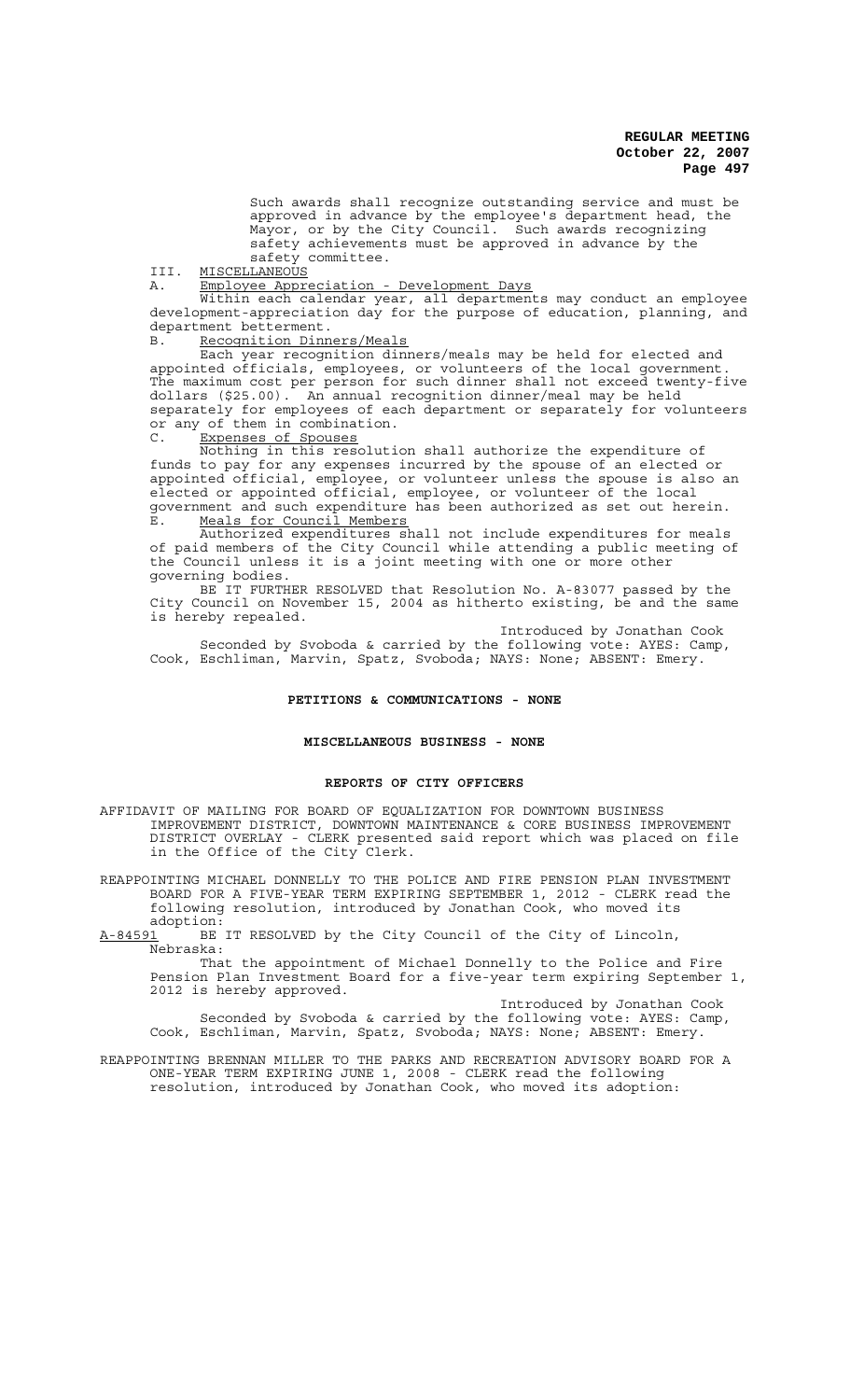A-84592 BE IT RESOLVED by the City Council of the City of Lincoln, Nebraska: That the reappointment of Brennan Miller to the Parks and Recreation Advisory Board for a one-year term expiring June 1, 2008 is hereby approved. Introduced by Jonathan Cook Seconded by Svoboda & carried by the following vote: AYES: Camp, Cook, Eschliman, Marvin, Spatz, Svoboda; NAYS: None; ABSENT: Emery. APPOINTING BARBARA J. WALKOWIAK TO THE PARKS AND RECREATION ADVISORY BOARD FOR A ONE-YEAR TERM EXPIRING JUNE 1, 2008 - CLERK read the following resolution, introduced by Jonathan Cook, who moved its adoption: A-84593 BE IT RESOLVED by the City Council of the City of Lincoln,  $A-84593$  BE J<br>Nebraska: That the appointment of Barbara J. Walkowiak to the Parks and Recreation Advisory Board for a one-year term expiring June 1, 2008 is hereby approved. Introduced by Jonathan Cook Seconded by Svoboda & carried by the following vote: AYES: Camp, Cook, Eschliman, Marvin, Spatz, Svoboda; NAYS: None; ABSENT: Emery. APPROVING THE APPOINTMENT OF DAVID LANDIS AS THE URBAN DEVELOPMENT DIRECTOR - CLERK read the following resolution, introduced by Jonathan Cook, who moved its adoption: A-84594 BE IT RESOLVED by the City Council of the City of Lincoln, Nebraska: That the appointment of David Landis to the position of Urban Development Director effective June 22, 2007, is hereby approved. Introduced by Jonathan Cook Seconded by Svoboda & carried by the following vote: AYES: Camp, Cook, Eschliman, Marvin, Spatz, Svoboda; NAYS: None; ABSENT: Emery. APPROVING THE APPOINTMENT OF NILES FORD AS THE DIRECTOR OF THE FIRE AND RESCUE DEPARTMENT - CLERK read the following resolution, introduced by Jonathan Cook, who moved its adoption:<br>A-84595 BE IT RESOLVED by the C BE IT RESOLVED by the City Council of the City of Lincoln, Nebraska: That the appointment of Niles Ford to the position of Director of the Fire and Rescue Department effective October 1, 2007, is hereby approved. Introduced by Jonathan Cook Seconded by Svoboda & carried by the following vote: AYES: Camp, Cook, Eschliman, Marvin, Spatz, Svoboda; NAYS: None; ABSENT: Emery. REPORT FROM CITY TREASURER OF CITY CASH ON HAND AT THE CLOSE OF BUSINESS SEPTEMBER 30, 2007 - CLERK presented said report which was placed on file in the Office of the City Clerk. **(5-21) ORDINANCE - 1ST READING & RELATED RESOLUTIONS (AS REQUIRED)**

- APPROVING A LEASE AGREEMENT BETWEEN THE CITY AND SPIRITS BY BECKMAN FOR THE LEASE OF OFFICE SPACE BY THE LINCOLN AREA AGENCY ON AGING FOR ITS LINCOLN INFORMATION FOR THE ELDERLY (LIFE) PROGRAM AT 708 NORTH CHESTNUT STREET, WAHOO, NEBRASKA - CLERK read an ordinance, introduced by Robin Eschliman, accepting and approving a Lease Agreement between the City of Lincoln and Spirits by Beckman for the lease of office space by the Lincoln Area Agency on Aging for its Lincoln Information For the Elderly (LIFE) Program at 708 North Chestnut, Wahoo, Nebraska, for a term commencing on May 1, 2007 and terminating on December 31, 2007, the first time.
- APPROVING A LEASE AGREEMENT BETWEEN THE CITY AND THE PANAMA CAFÉ FOR THE LEASE OF SPACE BY THE LINCOLN AREA AGENCY ON AGING FOR ITS ACTIVAGE CENTER PROGRAM AT 310 LOCUST STREET, PANAMA, NEBRASKA - CLERK read an ordinance, introduced by Robin Eschliman, accepting and approving a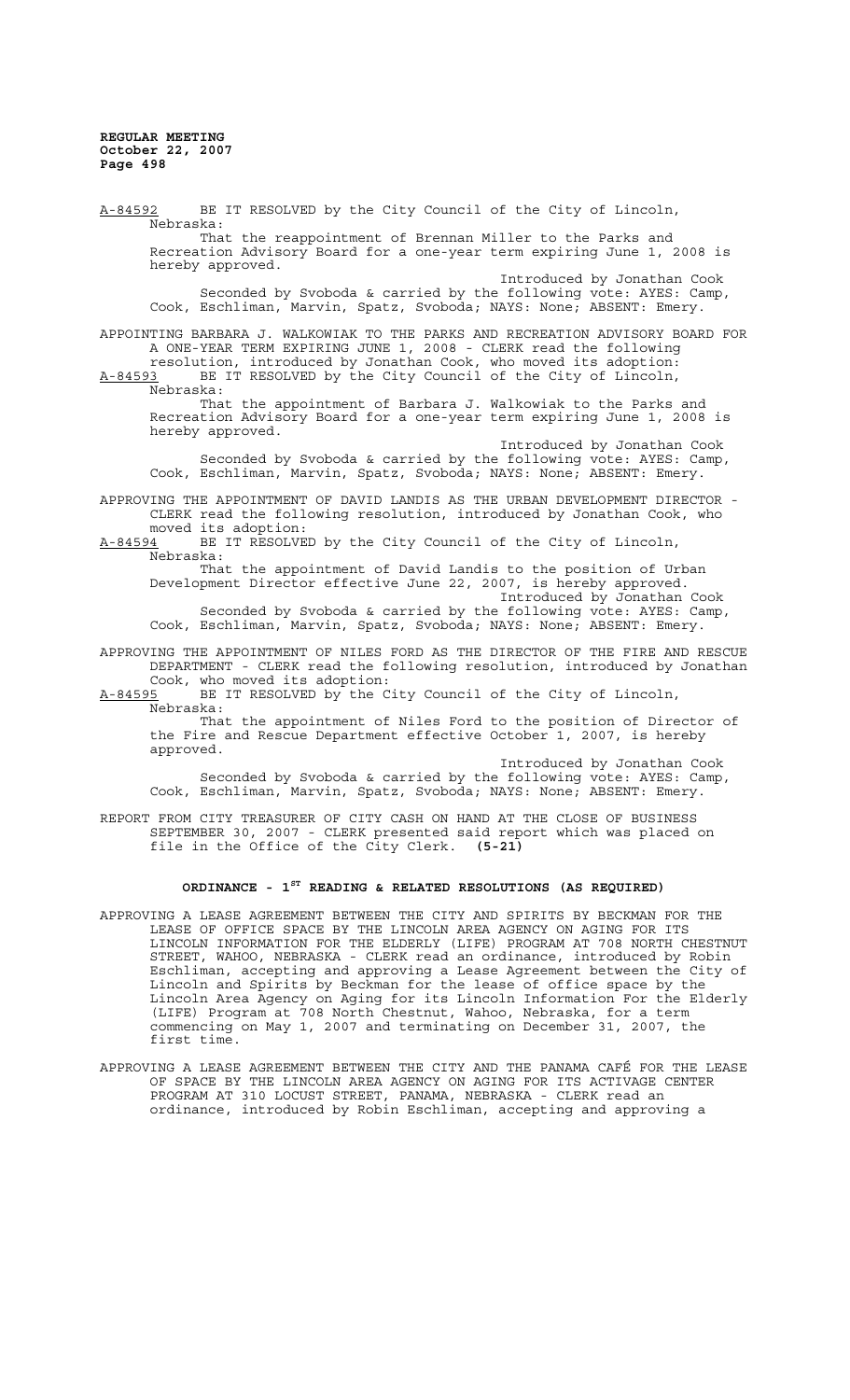Lease Agreement between the City of Lincoln and The Panama Café for the lease of space by the Lincoln Area Agency on Aging for its ActivAge Center Program at 310 Locust Street, Panama, NE 68419, for a term commencing October 2, 2007 and terminating on August 31, 2008, the first time.

- APPROVING A LEASE AGREEMENT BETWEEN THE CITY AND THE POLK SENIOR CENTER FOR<br>THE LEASE OF OFFICE SPACE BY THE LINCOLN AREA AGENCY ON AGING FOR ITS THE LEASE OF OFFICE SPACE BY THE LINCOLN AREA AGENCY ON AGING FOR LINCOLN INFORMATION FOR THE ELDERLY (LIFE) MEDICAID WAIVER PROGRAM AT 230 NORTH MAIN STREET, POLK, NEBRASKA - CLERK read an ordinance, introduced by Robin Eschliman, accepting and approving a Lease Agreement between the City of Lincoln and the Polk Senior Center for the lease of office space by the Lincoln Area Agency on Aging for its Lincoln Information For the Elderly (LIFE) Medicaid Waiver Program located within the Center at 230 N. Main Street, Polk, NE 68654, for a 13-month term from May 1, 2007 through May 31, 2008, the first time.
- APPROVING A LEASE AGREEMENT BETWEEN THE CITY AND DITTMER & DITTMER OF CRETE FOR THE LEASE OF SPACE BY THE LINCOLN AREA AGENCY ON AGING FOR ITS LINCOLN INFORMATION FOR THE ELDERLY (LIFE) PROGRAM AT 1005 E HIGHWAY 33, SUITE 6, CRETE NEBRASKA - CLERK read an ordinance, introduced by Robin Eschliman, accepting and approving a Lease Agreement between the City of Lincoln and Dittmer and Dittmer for the lease of office space by the Lincoln Area Agency on Aging for its Lincoln Information For the Elderly (LIFE) Program at 1005 E Highway 33, Suite 6, Crete, NE 68333, for a 13 month term from May 1, 2007 through May 31, 2008, the first time.
- CHANGE OF ZONE 07053 APPLICATION OF AIRPARK HOLDINGS V, LLC FOR A CHANGE OF ZONE FROM O-3 OFFICE PARK DISTRICT TO H-4 GENERAL COMMERCIAL DISTRICT ON PROPERTY GENERALLY LOCATED AT THE SOUTHEAST CORNER OF SOUTH 27TH STREET AND GRAINGER PARKWAY. (RELATED ITEMS: 07-163, 07R-217) - CLERK read an ordinance, introduced by Robin Eschliman, amending the Lincoln Zoning District Maps attached to and made a part of Title 27 of the Lincoln Municipal Code, by changing the boundaries of the districts established and shown thereon, the first time.
- SPECIAL PERMIT 2022B APPLICATION OF AIRPARK HOLDINGS V, LLC TO EXPAND THE EXISTING PINE LAKE HEIGHTS PLANNED SERVICE COMMERCIAL TO ADD APPROXIMATELY 44,875 SQUARE FEET OF COMMERCIAL USE ON PROPERTY GENERALLY LOCATED AT THE SOUTHEAST CORNER OF SOUTH 27TH STREET AND GRAINGER PARKWAY. (RELATED ITEMS: 07-163, 07R-217) (ACTION DATE: 11/5/07)
- COMP. PLAN CONFORMANCE 07020 DECLARING APPROXIMATELY 6,651 SQ. FT., MORE OR LESS, OF PROPERTY GENERALLY LOCATED AT 2730 DUDLEY STREET, AS SURPLUS - CLERK read an ordinance, introduced by Robin Eschliman, declaring the City-owned property generally located at 2730 Dudley Street as surplus and authorizing the sale thereof, the first time.
- CHANGE OF ZONE 07050 AMENDING SECTION 27.71.140 OF THE LMC TO CLARIFY THAT A LOT OR TRACT LOCATED IN THE R-1 THROUGH R-4 ZONING DISTRICTS MAY ONLY BE OCCUPIED BY A GROUP OF TWO OR MORE BUILDINGS TO BE USED AS A UNIT FOR ANY COMBINATION OF TWO-FAMILY DWELLINGS, MULTIPLE-FAMILY DWELLINGS, OR INSTITUTIONAL PURPOSES UNDER A SPECIAL PERMIT OR PLANNED UNIT DEVELOPMENT AND TO FURTHER PROVIDE THAT THE LOT OR TRACT MUST MEET THE MINIMUM LOT REQUIREMENTS AND CONDITIONS IN SAID DISTRICT FOR EACH MAIN BUILDING OR USE EXCEPT AS MODIFIED BY THE CONDITIONS OF APPROVAL FOR SUCH USE UNDER A SPECIAL PERMIT OR PLANNED UNIT DEVELOPMENT - CLERK read an ordinance, introduced by Robin Eschliman, amending Section 27.71.140 of the Lincoln Municipal Code relating to height and area regulations to clarify that a lot or tract located in the R-1 through R-4 zoning districts may only be occupied by a group of two or more buildings to be used as a unit for any combination of two-family dwellings, multiplefamily dwellings, or institutional purposes under a special permit or planned unit development and to further provide that the lot or tract must meet the minimum lot requirements and conditions in said district for each main building or use except as modified by the conditions of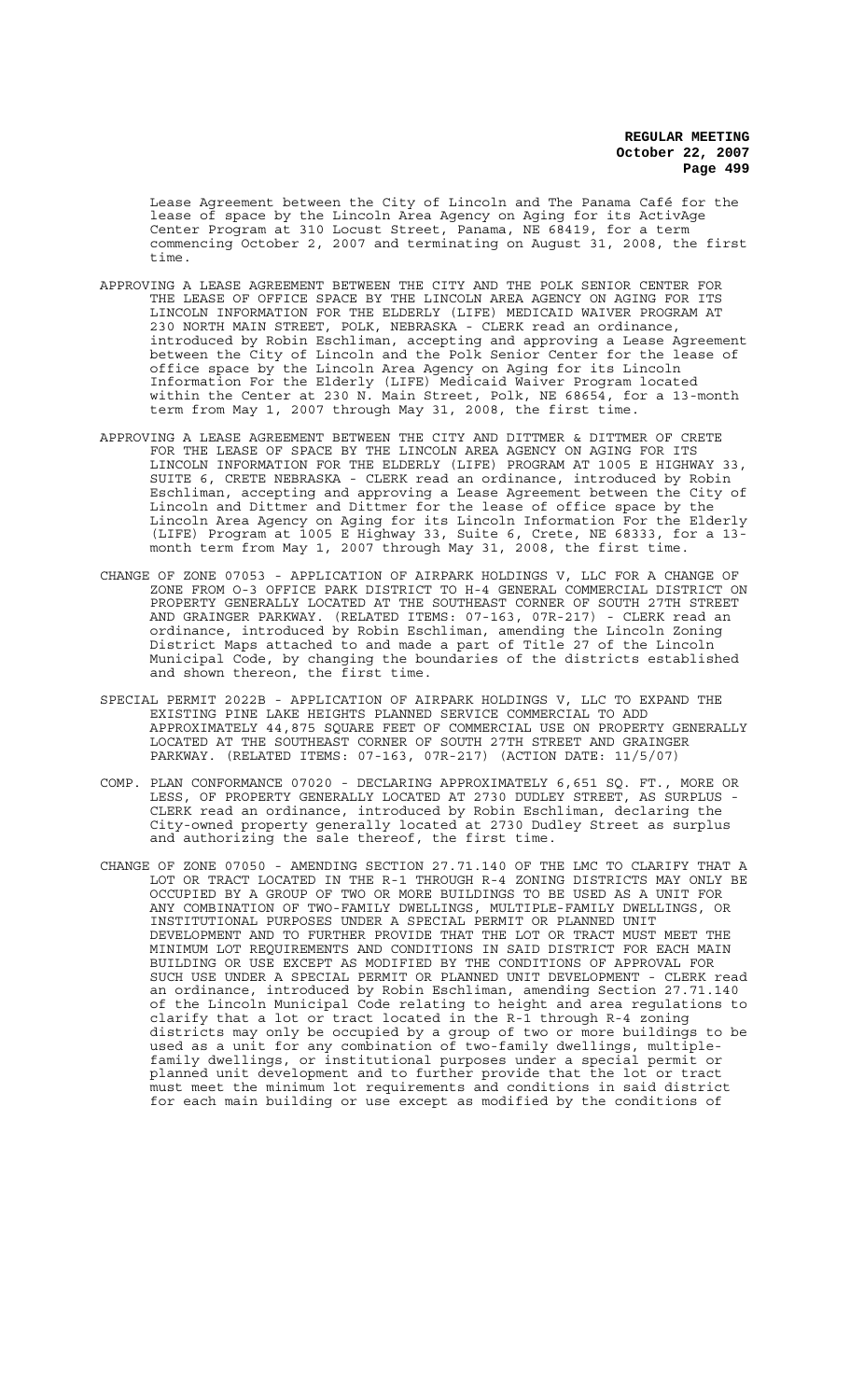> approval for such use under a special permit or planned unit development; amending Section 27.81.010 clarify that Chapters 27.60 and 27.63 also apply; and repealing Sections 27.71.140 and 27.81.010 of the Lincoln Municipal Code as hitherto existing, the first time.

# ORDINANCES - 3<sup>RD</sup> READING & RELATED RESOLUTIONS (as required)

APPROVING THE 9TH TO 10TH STREETS, SOUTH OF SOUTH STREET DEVELOPMENT AND CONDITIONAL ZONING AGREEMENT BETWEEN THE CITY AND RED CLOUD DEVELOPMENT RELATING TO THE REDEVELOPMENT OF PROPERTY GENERALLY LOCATED AT 9TH AND SOUTH STREETS FOR COMMERCIAL AND RETAIL USES. (RELATED ITEMS: 07R-206, 07-156, 07-157) (ACTION DATE: 10/22/07) - PRIOR to reading:

CAMP Moved to amend Bill No. 07R-206 by substituting the Conditional Annexation and Zoning Agreement attached hereto marked as Attachment A for the Conditional Annexation and Zoning Agreement attached to Bill No. 07R-206.

Seconded by Svoboda & carried by the following vote: AYES: Camp, Cook, Eschliman, Marvin, Spatz, Svoboda; NAYS: None; ABSENT: Emery. CLERK Read the following resolution, introduced by Jon Camp, who moved

its adoption as amended:<br>A-84596 BE IT RESOLVED by BE IT RESOLVED by the City Council of the City of Lincoln,

Nebraska:

That the agreement titled Development and Conditional Zoning Agreement, which is attached hereto, marked as Attachment "A" and made a part hereof by reference, between the City of Lincoln and Red Cloud Development, for a change of zone from R-4 Residential District to B-3 Commercial District for development of the property with certain restrictions on the property generally located at between 9th and 10th Streets south of the east/west alley south of South Street, is hereby approved.

BE IT FURTHER RESOLVED that the Mayor is authorized to execute the Development and Conditional Zoning Agreement on behalf of the City. BE IT FURTHER RESOLVED that the City Clerk is directed to return two fully executed copies of this Agreement to Rick Peo, Chief Assistant

City Attorney, for distribution to the Applicant. BE IT FURTHER RESOLVED that the City Clerk is directed to record the Development and Conditional Zoning Agreement or a summary memorandum thereof with the Register of Deeds, filing fees to be paid by the Applicant.

Introduced by Jon Camp

Seconded by Svoboda & carried by the following vote: AYES: Camp, Cook, Eschliman, Marvin, Spatz, Svoboda; NAYS: None; ABSENT: Emery.

CHANGE OF ZONE 07027 - APPLICATION OF RJJ&T, LLC AND RED CLOUD DEVELOPMENT FOR A CHANGE OF ZONE FROM R-4 RESIDENTIAL DISTRICT TO B-3 COMMERCIAL DISTRICT ON PROPERTY GENERALLY LOCATED SOUTH OF SOUTH STREET BETWEEN 9TH AND 10TH STREETS. (RELATED ITEMS: 07R-206, 07-156, 07-157) - CLERK read an ordinance, introduced by Jon Camp, amending the Lincoln Zoning District Maps attached to and made a part of Title 27 of the Lincoln Municipal Code, as provided by Section 27.05.020 of the Lincoln Municipal Code, changing the boundaries of the districts established and shown thereon, the third time.

CAMP Moved to pass the ordinance as read.

Seconded by Svoboda & carried by the following vote: AYES: Camp, Cook, Eschliman, Marvin, Spatz, Svoboda; NAYS: None; ABSENT: Emery. The ordinance, being numbered **#19008**, is recorded in Ordinance Book #26, Page

VACATION 07003 - VACATING THE EAST-WEST ALLEY AND A PORTION OF THE NORTH-SOUTH ALLEY BETWEEN 9TH STREET AND 10TH STREET SOUTH OF SOUTH STREET. (RELATED ITEMS: 07R-206, 07-156, 07-157) - CLERK read an ordinance, introduced by Jon Camp, vacating the east-west alley and a portion of the north-south alley between  $9^{th}$  Street and  $10^{th}$  Street, south of South Street, and retaining title thereto in the City of Lincoln, Lancaster County, Nebraska, the third time.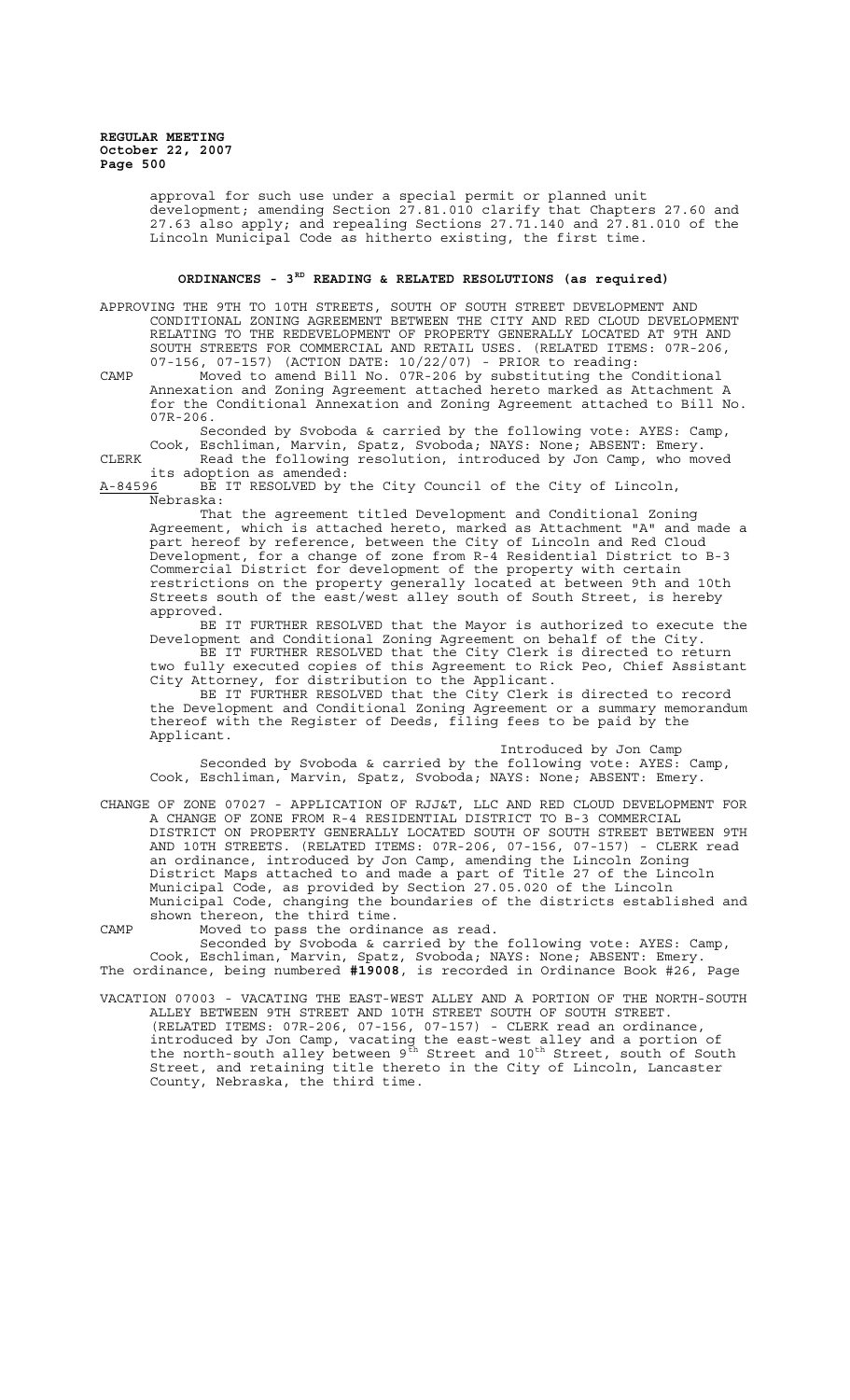| Moved to pass the ordinance as read.<br>CAMP<br>Seconded by Svoboda & carried by the following vote: AYES: Camp,<br>Cook, Eschliman, Marvin, Spatz, Svoboda; NAYS: None; ABSENT: Emery.<br>The ordinance, being numbered #19009, is recorded in Ordinance Book #26, Page                                                                                                                                    |  |
|-------------------------------------------------------------------------------------------------------------------------------------------------------------------------------------------------------------------------------------------------------------------------------------------------------------------------------------------------------------------------------------------------------------|--|
| AMENDING SECTION 6.08.060 LICENSE FEE TO INCREASE FEES FOR LICENSING DOGS<br>EFFECTIVE JANUARY 1, 2008 - CLERK read an ordinance, introduced by Jon<br>Camp, amending Section 6.08.060 of the Lincoln Municipal Code relating<br>to license fees for dogs to increase the fee for licensing a dog; and<br>repealing Section 6.08.060 of the Lincoln Municipal Code as hitherto<br>existing, the third time. |  |
| Moved to pass the ordinance as read.<br>CAMP<br>Seconded by Svoboda & carried by the following vote: AYES: Camp,<br>Cook, Eschliman, Marvin, Spatz, Svoboda; NAYS: None; ABSENT: Emery.                                                                                                                                                                                                                     |  |
| The ordinance, being numbered #19010, is recorded in Ordinance Book #26, Page                                                                                                                                                                                                                                                                                                                               |  |
| AMENDING SECTION 6.12.120 LICENSE FEE TO INCREASE FEES FOR LICENSING CATS<br>EFFECTIVE JANUARY 1, 2008 - CLERK read an ordinance, introduced by Jon<br>Camp, amending Section 6.12.120 of the Lincoln Municipal Code relating<br>to license fees for cats to increase the fee for licensing a cat; and<br>repealing Section 6.12.120 of the Lincoln Municipal Code as hitherto<br>existing, the third time. |  |
| Moved to pass the ordinance as read.<br>CAMP<br>Seconded by Sychoda & carried by the following yote: $\Delta VFS$ Camp                                                                                                                                                                                                                                                                                      |  |

Seconded by Svoboda & carried by the following vote: AYES: Camp, Cook, Eschliman, Marvin, Spatz, Svoboda; NAYS: None; ABSENT: Emery. The ordinance, being numbered **#19011**, is recorded in Ordinance Book #26, Page

# **REGISTERED TO SPEAK SESSION - NONE**

### **OPEN MICROPHONE SESSION - NONE**

### **MISCELLANEOUS BUSINESS**

### **PENDING -**

COOK Moved to remove Bill No. 07R-185 from pending to have Public Hearing & Action on November 5, 2007. Seconded by Camp & carried by the following vote: AYES: Camp, Cook, Eschliman, Marvin, Spatz, Svoboda; NAYS: None; ABSENT: Emery.

CAMP Moved to extend the remaining Pending List to October 29, 2007. Seconded by Svoboda & carried by the following vote: AYES: Camp, Cook, Eschliman, Marvin, Spatz, Svoboda; NAYS: None; ABSENT: Emery.

### **UPCOMING RESOLUTIONS -**

CAMP Moved to approve the resolutions to have Public Hearing on October 29, 2007. Seconded by Svoboda & carried by the following vote: AYES: Camp, Cook, Eschliman, Marvin, Spatz, Svoboda; NAYS: None; ABSENT: Emery.